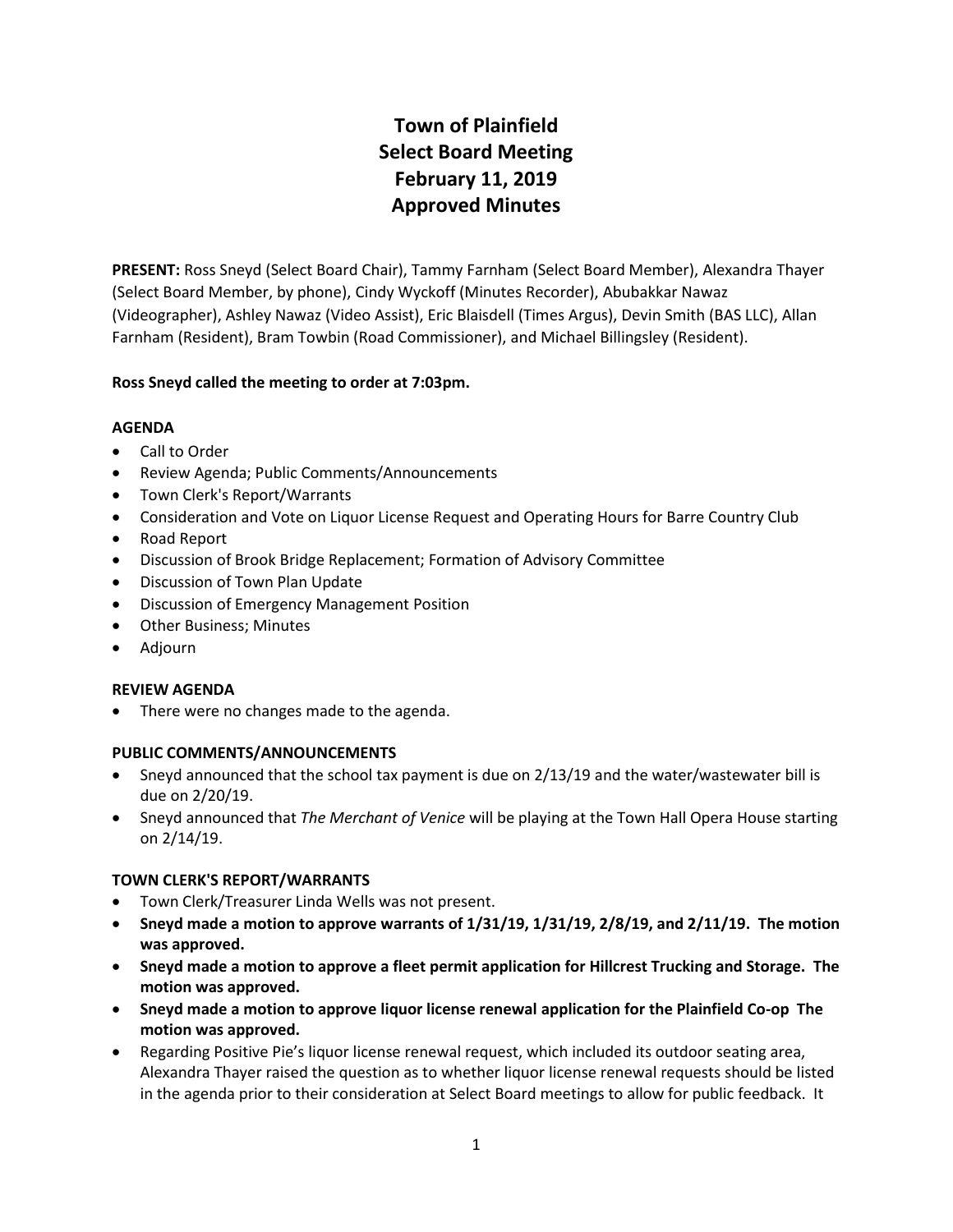was decided that the question would be considered at a future Select Board meeting. **Sneyd made a motion to approve the liquor license renewal for the restaurant and outdoor seating area for Positive Pie. The motion was approved with one abstention.** 

# **CONSIDERATION AND VOTE ON LIQUOR LICENSE REQUEST AND OPERATING HOURS FOR BARRE COUNTRY CLUB**

 Devon Smith of BAS LLC DBA Fairway and Greens, who is taking over the restaurant portion of the Barre Country Club (BCC), was present to discuss the liquor-serving hours for the club house and deck service area. The Vermont Department of Liquor Control had informed Smith that as the license was currently written, alcohol cannot be served on the deck or outside the building after 5pm. Noting that the newly written liquor license application changes the 5pm constraint to align with the State's legal serving hours of 8am to 2am, Smith was requesting the Select Board's approval. Thayer suggested a possible serving time to end at 10pm. Tammy Farnham noted the disadvantage that that would create for the BCC compared to other area venues that can serve liquor until 2am. After a brief discussion regarding the lack of noise issues that have been reported over the years regarding events at BCC, **Sneyd made a motion to approve the liquor license application for BAS LLC DBA Fairway and Greens. The motion was approved.**

# **ROAD REPORT**

- Road Commissioner Bram Towbin reported on the following:
	- o The Road Crew is aware of the rut situation on Country Club, Lower, and Middle Roads, but will not put down gravel at this time because the plow will just push the gravel off the road during the upcoming snow storm and result in a waste of money.
	- $\circ$  The Road Department has about 1,000 yards of sand left from the original 4,500 yards purchased at the beginning of the season.
	- $\circ$  A situation on Upper Road where ice and snow melted off a field and jammed up a culvert has now been resolved.
	- o The Road Crew is getting ready for tomorrow's snow storm.
	- $\circ$  "No Littering" signs for the Park and Ride and the Recreation Field have been printed, which Towbin will leave at the municipal office. Constable Kathleen Hayes has a lead on the person who has been dumping food at the Recreation Field, which will hopefully be addressed soon.
- Farnham informed Towbin that she has been unable to reach the resident who had complained about the road conditions. Farnham requested that Towbin let her know if the resident contacts him.
- Sneyd noted that residents should be prepared for the upcoming snow storm and Thayer stated that residents should be reminded not to leave cars on public roads or in parking areas during certain times to avoid being towed.

# **DISCUSSION OF BROOK BRIDGE REPLACEMENT; FORMATION OF ADVISORY COMMITTEE**

 Sneyd noted that a hiring committee needs to be formed to review bids that will be coming in from a request for proposals, the draft of which will be considered and voted on at this meeting, regarding the design of the Brook Road replacement bridge. There is \$92,617 available for the design phase of the project. **Sneyd made a motion to approve the request for proposals for the design of the Brook Road replacement bridge in Plainfield Village, Bridge #21. The motion was approved.** Immediately following, **Sneyd made a motion to appoint George Springston, David**